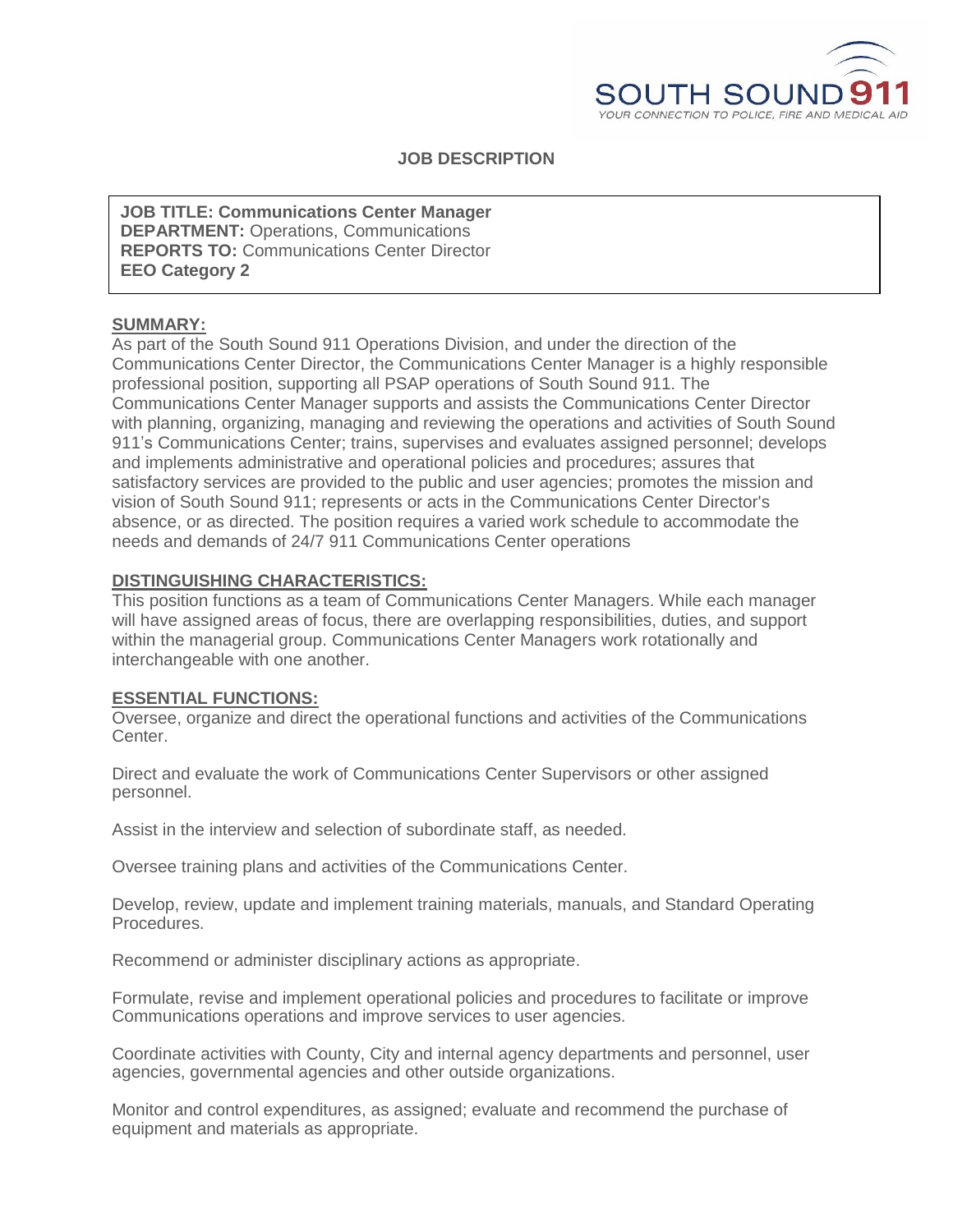Attend and chair various meetings; serve as management representative at meetings, on committees and during labor contract negotiations as required.

Compile and analyze statistics, information and data to evaluate, develop or modify present procedures and policies and future plans, goals and objectives.

Maintain or oversee the maintenance of various records and files related to Communications Center operations and activities; assure confidentiality of department records and information.

Provide information, advice and direction to user agencies as required and provide assistance to citizens as requested.

Compile information and prepare reports concerning Communications Center activities as required; review reports prepared by other personnel.

Monitor Communications Center operations to assure compliance with applicable federal, State and local laws, rules and regulations, policy and standard operating procedures.

#### **QUALIFICATIONS:**

Training and/or coursework with emphasis in business, public administration, PSAP communications or a related field and four years of supervisory experience in a 911 communications agency. Prior supervisory or management experience in a consolidated 911 dispatch agency is highly desired.

#### **DESIRED QUALIFICATIONS:**

Graduation from an accredited four-year college or university with emphasis in business, public administration or a related field, or Associate's Degree with continued coursework or specified educational plan leading to graduation from an accredited four-year college or university with emphasis in public administration or related field.

#### **REQUIRED KNOWLEDGE AND EXPECTATIONS:**

Knowledge of protocols, practices and techniques of public safety communications. Knowledge of call receiving and dispatching techniques, practices and procedures. Knowledge of police, fire, and EMS dispatching practices and techniques.

Have a working knowledge of public disclosure laws.

Knowledge of principles and practices of public administration, supervision and training. Maintain current understanding of applicable financial and budget laws, codes, regulations, policies and procedures.

Work confidentially and with discretion, and maintain a professional demeanor while resolving emotional issues with personnel at all levels of the organization.

Ability to flex work schedule to various days of the week and times of day, to accommodate the needs and demands of 24/7 911 Communications Center operations.

Fluent use of the English language

Understand and follow written and verbal instructions.

Understand and interpret complex rules and procedures.

Read, interpret, explain, apply and follow applicable laws, ordinances, codes, regulations, policies and procedures.

Work appropriately with confidential material and information.

Work with speed and accuracy.

Proficient with standard suite of Microsoft Office software and database applications, fax machine, and phone system.

Exercise a high degree of independent judgment in problem solving and decision-making. Organize work with many interruptions and multiple tasks to meet schedules and timelines.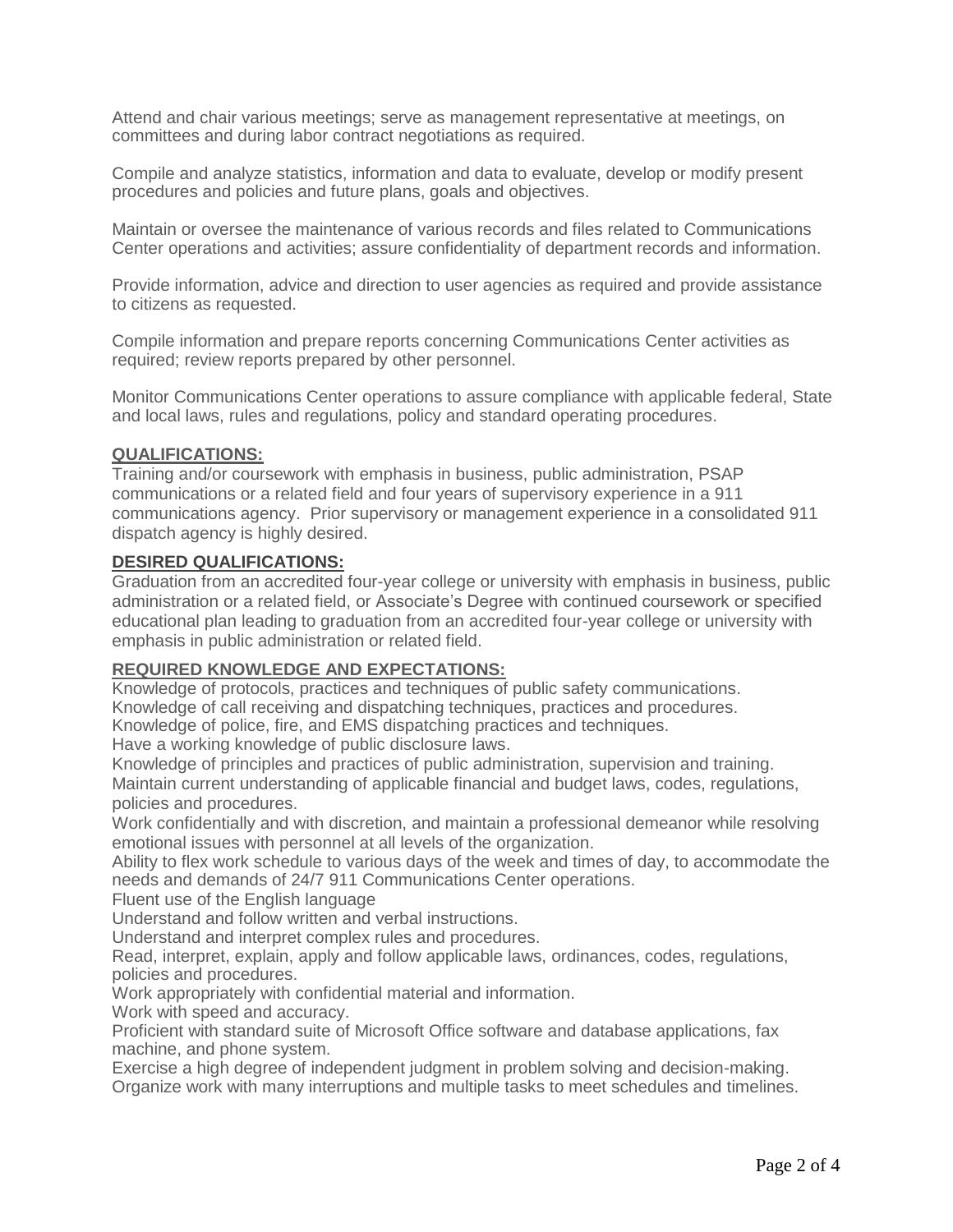Communicate efficiently and effectively both orally and in writing using tact, patience and courtesy.

Maintain cooperative and effective working relationships with others. Analyze situations quickly and adopt an effective course of action. Be reliable, dependable and report for work on a consistent basis. Follow safety rules and regulations.

# **PHYSICAL REQUIREMENTS:**

The physical demands described here are representative of those that must be met by an employee to successfully perform the essential functions of this job. Reasonable accommodations may be made to enable individuals with disabilities to perform the essential functions.

While performing the duties of this job, the employee is regularly required to sit at a computer terminal, frequent walking both indoors and out; use hands to finger, handle, or feel and talk or hear. The employee is frequently required to reach with hands and arms. The employee is occasionally required to stand, stoop, or kneel. The employee must occasionally lift and/or move up to 25 pounds. Specific vision abilities required by this job include close vision, distance vision, peripheral vision, depth perception and ability to adjust focus.

# **WORKING ENVIRONMENT:**

Office environment with frequent interruptions. The noise level in the work environment is usually quiet. This position will interact with employees and customers on a daily basis.

## **MACHINES/TOOLS/EQUIPMENT/WORK AIDS:**

Personal computer, copy machines, telephone, fax machine, e-mail, calculators, and printers.

#### **POTENTIAL HAZARDS:**

The hazards are consistent within an office environment.

## **ANALYSIS OF PHYSICAL DEMANDS OF POSITION:**

| <b>Activity</b> | <b>Percentage of time</b> | <b>Activity</b>   | <b>Pounds</b> |
|-----------------|---------------------------|-------------------|---------------|
| Standing        | 10% of time               | Pulling & Pushing | 25 lbs.       |
| Walking         | 10% of time               | Lifting           | 25lbs.        |
| Sitting         | 80% of time               | Carrving          | 25lbs.        |

The following abilities are required to perform the essential job functions:

| Hearing             | <b>YES</b> |
|---------------------|------------|
| Seeing              | YFS        |
| Depth Perception    | NΟ         |
| <b>Color Vision</b> |            |

Seldom to occasionally the position will require the following activities: Stooping, Crouching, Crawling, Climbing, Balancing and Kneeling.

## **ADDITIONAL COMMENTS:**

The statements herein are intended to describe the general nature and level of work performed by employee(s) in this job title. The statements are not a complete list of responsibilities, duties and skills required of employee(s) in this job title. Furthermore, the job description does not establish a contract of employment and is subject to change at the discretion of the agency.

PREPARED BY: Laura Lakowske, Recruiting Coordinator